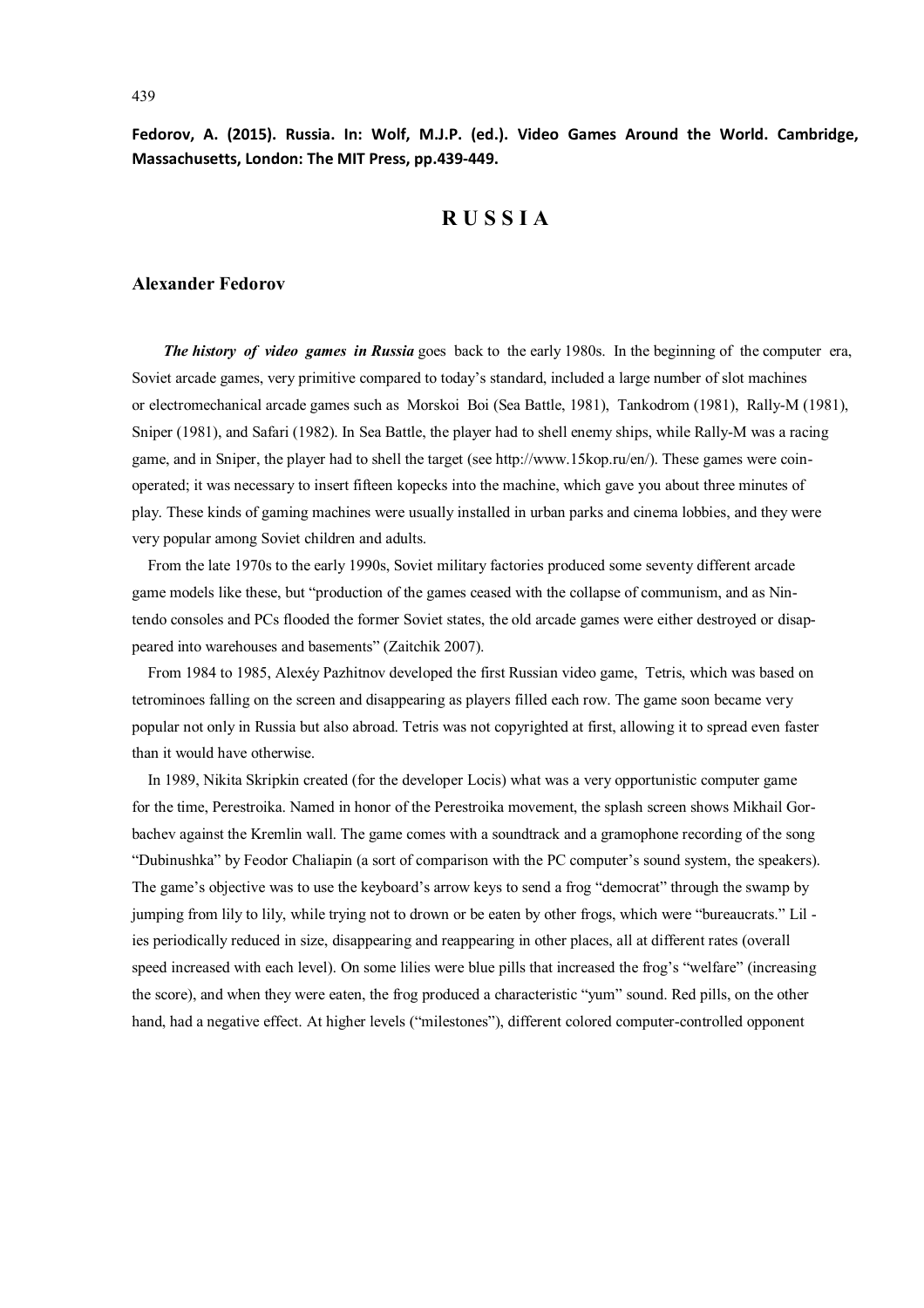## 440 ALEXANDER FEDOROV

frogs appeared—the "bureaucrats" who would try to catch the player's frog "democrat." The round would end when the lily pad that the frog was sitting on disappeared, the frog jumped into the water, or it "ate" a bureaucrat. The game was a success with consumers.

Also established in 1991, the Russian company Gamos released successful logic-based video game 7 Colors (1991) and Color Lines (1992). Gamos managed to enter the foreign market and beginning in 1999 made the switch to online video games while working with the TV channel TNT. Another company, Nikita (renamed Nikita Online in 2007), was launched in 1991 by Skripkin and Stepan Zotov and produced educational video games including Wunderkind (1995), Happy Birthday (1995), Anatomik (1996), Journey through Europe (1996), Twigger (1996), Magic Dream (1997), Parkan (1997), the arcade game Hunter on the Road (1997), and more. Though Gamos successfully started in the 1990s, when it later tried to enter the online gaming market, it could not withstand the competition, and in 2005 it ceased operations.

 In 1993, Buka Entertainment entered the video game market and became not only a distributor of video game consoles from SEGA, Nintendo, and Sony, but also a manufacturer of its own games (since 2010, for the iPhone). Some of Buka's games include Education of Neznaika (1999), Magic Chest (1999), and Magic Game (2012).

 The rapid development of the video game industry in Russia, since 1990, contributed to the massive expansion of the Internet in Russia. The early twenty-first century was a turning point for Russia in the intensive development of multiplayer browser video games on social platforms (such as the social network Facebook), including Mafia (2006), Virtual Russia (2007), and Soul (2013), and was also the period when Russia began to develop video games for mobile phones.

 It should be noted that almost the entire history of video games in Russia is inextricably linked to video game piracy. Pirated copies of Western and Russian video games (especially in 1990) successfully took away profits from legitimate companies. The fight against video game piracy has been conducted and carried out in Russia through legislation; however, the pirate audiovisual market continues its activity.

Today, social video games are dominant in Russia. The games are created and distributed by companies Mail.ru Group, Crazy Panda, Plarium, and Social Quantum, which control 50% of the Russian market for video games ("Review of the game market in Russia in 2011" 2012, 18).

#### *The Reception of Foreign Imports*

By the 1990s, the video game market in Russia was basically a pirate one, with many Western novelty games coming into Russia illegally, and although they probably enjoyed great popularity among the people, it is almost impossible to find exact figures as to the income they brought in. Even today, a significant percentage of the video game market in twenty-first century Russia is imported products (almost all well-known foreign video games, especially hits, can be found in the Russian market), while Russian manufacturers seek to keep up with the domestic market developments. In 2012, the total turnover of the Russian video game market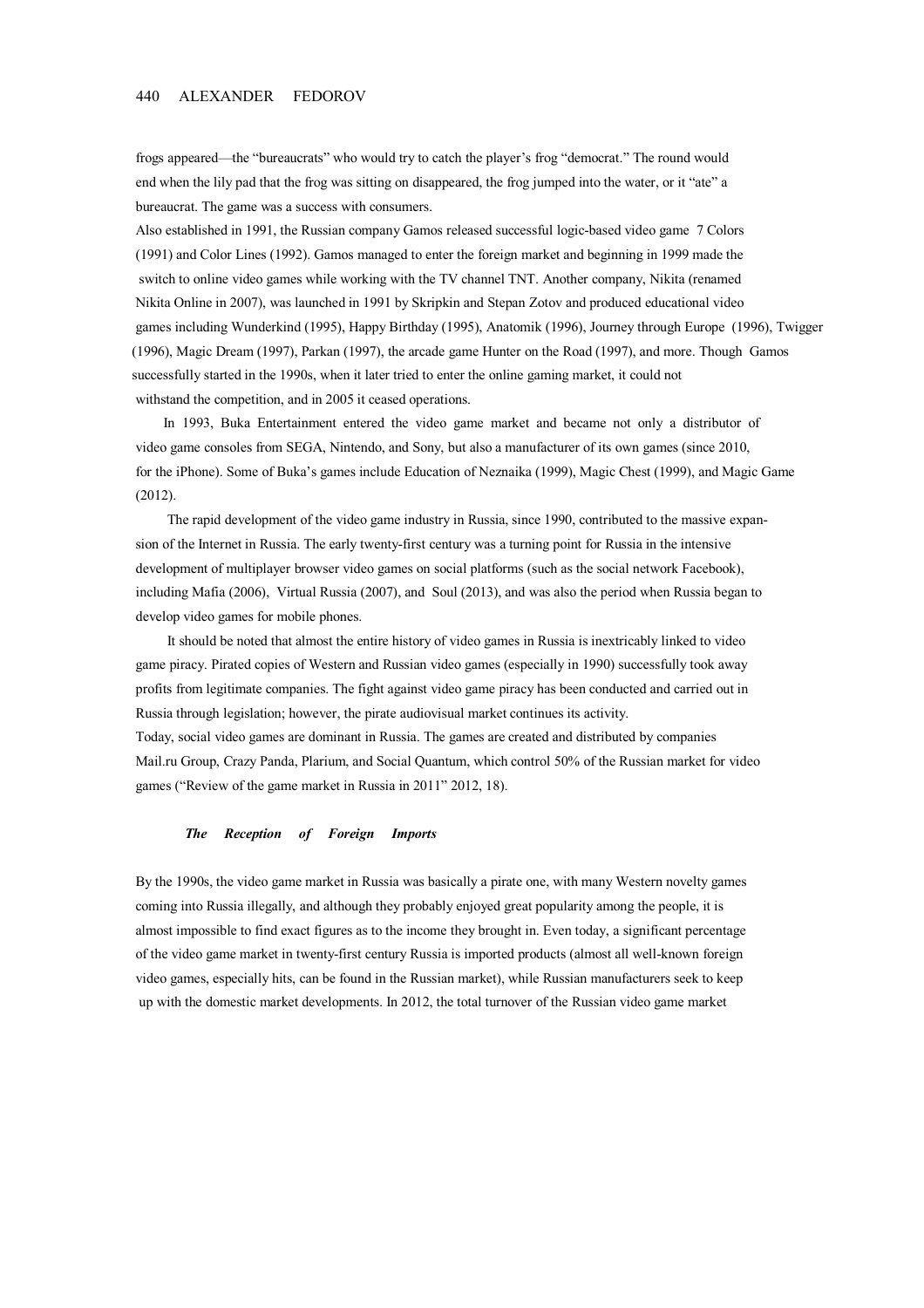reached US \$1.3 billion, almost one-and-a-half times as much as in 2010. This turnover exceeds the income received from the cinema box office in Russia, which in 2012 was equivalent USD \$1.2 billion. Despite all these achievements, the worldwide market share of video games for Russia is low, at only 2.2% ("Game Market in Russia" 2012, 4–6).

 The growth in profit of the video game market in the country is largely dependent on increasing the influence of online games (the market share of the online segment increased in 2012 by 64% to USD \$0.9 billion). In general, their volume has grown from 2010 to 2012 to 2.4 times what it was before, while the market for offline games dropped by about 12%. ("Game market in Russia" 2012, 4–6).

 Significant increases occurred in the spread of video games in Russian social networks, and by the end of 2012, they reached a monthly audience of 52.6 million people. For example, playing video games occupies about one-third of social networks' daily audience (which generally includes 9 million users). The average social network users who play are willing to spend about USD \$15 per month to play online games ("Games market in Russia" 2012, 7).

 Massively multiplayer online games (MMOGs) are popular in Russia, in particular because they are freeto-play games (with no mandatory payments, although gamers can purchase additional in-game objects or features). Profit from casual games in 2012 dropped significantly; however, due to the fact that these games are only 1% of the total video game market in Russia, this decline was unobtrusive.

 The Russian console game market in 2012 grew by only 2%, mainly due to the Sony PlayStation and PSP. In the area of video games designed for mobile phones and tablets, Android and Apple's iOS are the leading platforms ("Game market in Russia" 2012, 8–10), and due to the fact that the number of users of smartphones and tablets in Russia is growing, this segment of the market will expand.

## *The Influence of Russian National History on Video Games*

During the Soviet era, in the 1970s and 1980s, the primitive nature of the games produced did not allow historical themes in video games to develop. Games such as Sea Battle (1981) and Sniper (1981) simply perfected the skills of shooting at moving targets. The communist regimes did not suppress video game production, but before the 1990s, all Soviet video games were primitive. The Soviet regime did not buy Western video games so as to save money and not compete with domestic game products. In general, the Communist regime rarely bought Western audiovisual products (movies, TV shows, etc.). The change came after the fall of the communist regime, when technology had become more sophisticated, and it became possible to develop more complex plots and themes in games, including historical ones.

 Despite the opportunities that Russian history can give for the plots of video games, game developers have focused mainly on military issues and fighting the battles of the Second World War (Belyantsev and Gerstein 2010, 282). However, there are exceptions. In 2008, 1C Company released a military strategy game, XIII Century: Rusich, in which the player can enter into the role of the Prince of Pskov. Employees of the Chelyabinsk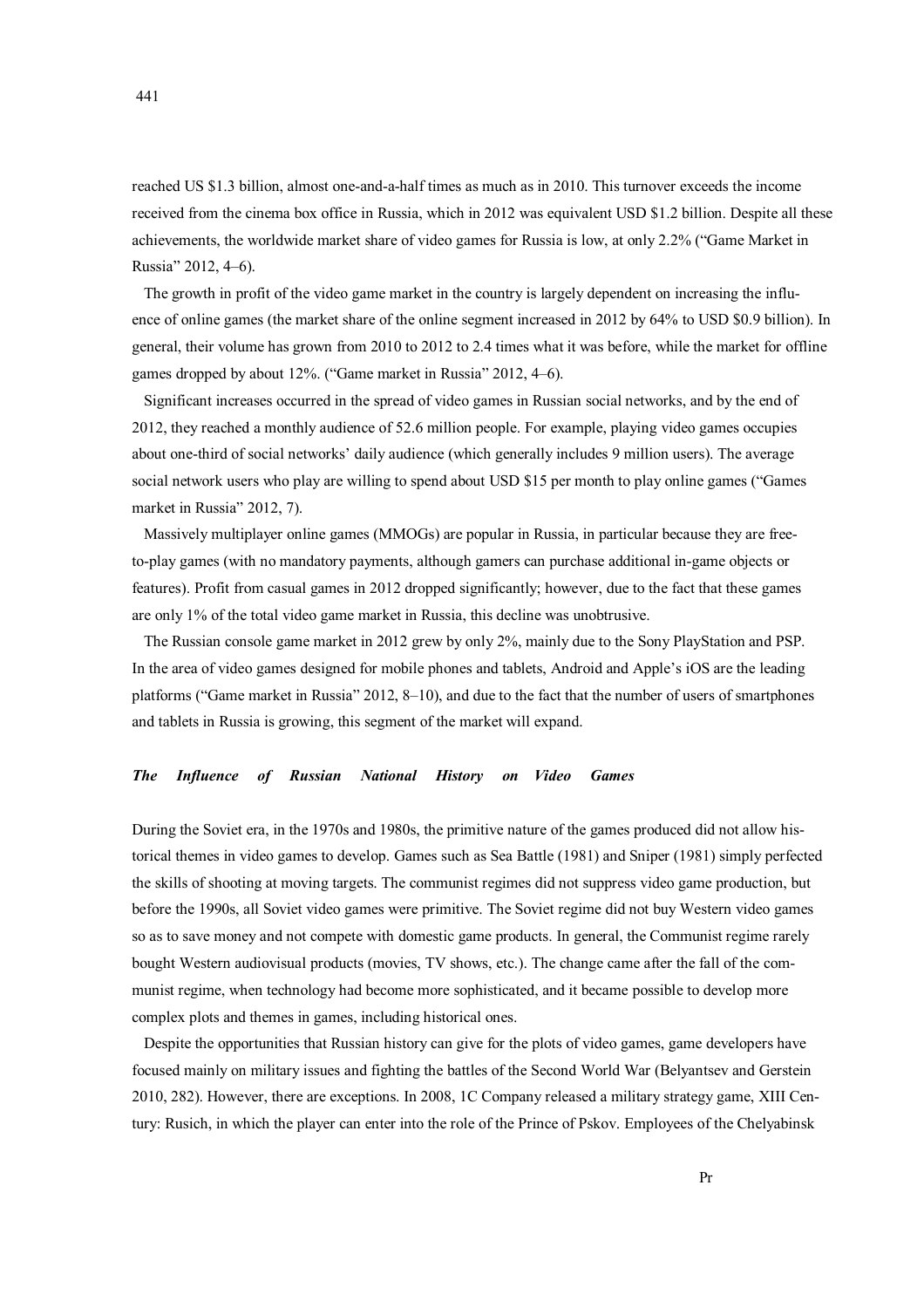Regional Juvenile Library created a video game, How the Urals Saved the Battle of Borodino (2012), modeled on the events of the War of 1812. The main characters of this video game, Ural teenagers, go to war in 1812 to fight the French. This game attracts lovers of history, adventure, and logic puzzles. One of the most popular video games about Russian history is the strategy game European Wars: Cossacks XVI–XVIII Centuries (2001) (see http://www.cossacks.ru).

 It is worth noting that in recent years, Russian schoolteachers of history have tried to use video games in the learning process, as they provide an opportunity in an interactive way to "survive" the historical events, which boosts secondary students' interest in historical facts. The best of these video games not only impart knowledge of history, geography, ethnography, and culture, but they also help students to under stand the causes and consequences of certain events and learn about what life was like for people of various eras. As such, games in historical settings need a certain knowledge base derived from history (Chernov et al. 2009, 46).

 There are, in Russia, strategy-based video games that address recent history. For example, The Truth about the Ninth Company (2010) is a virtual reconstruction of the events of the war in Afghanistan in 1988. Another example of a game on the theme of contemporary history, Confrontation: Peace Enforcement (2008), opportunis tically plays on the military events in Georgia and South Ossetia in August 2008, mixing history with fantasy (Russobit M 2008).

 Unfortunately, historical video games in Russian schools are not extensively used because teachers are not well trained for such an activity, which reiterates the need for the development of media education that aims at raising the level of information literacy, media literacy, and media competence of people of all ages.

#### *Domestic Video Game Production and Exports*

 One of the first specialized companies in Russia in 1991 was Gamos, created by E. Sotnikov. Gamos's 7 Colors (1991) and Color Lines (1992) found success with what was then a fairly narrow domestic audience, those who had computers. Gamos is best known for such video games as Sobor (1991), Sky Cat (1991), Columbus Discovery (1992), Balda (1993), Tank Destroyer (1993), Corners (1993), Kalah (1993), Magnetic Labyrinth (1993), Regatta (1993), Wild Snake (1994), Flip Flop (1997), Snake Battle (1995), Pilot Brothers: On the Trail of the Striped Elephant (1998), and Pilot Brothers: The Case of the Serial Maniac Sumo (1998).

 Gamos's main competitor was the Russian company Nikita (renamed Nikita Online in 2007; http://www .nikitaonline.ru), organized by Nikita Skripkin in 1991. From 1992 to 1997, her company released educational video games Wunderkind (1995), Happy Birthday (1995), Twigger (1996), Magic Dream (1997), Parkan (1997), and others. During this time she was able to enter into agreements with a number of Scandinavian countries to obtain data on the educational games used on three thousand computers at kindergartens and schools. Since 1999, Nikita began producing browser-based minigames and entered the German video game market. From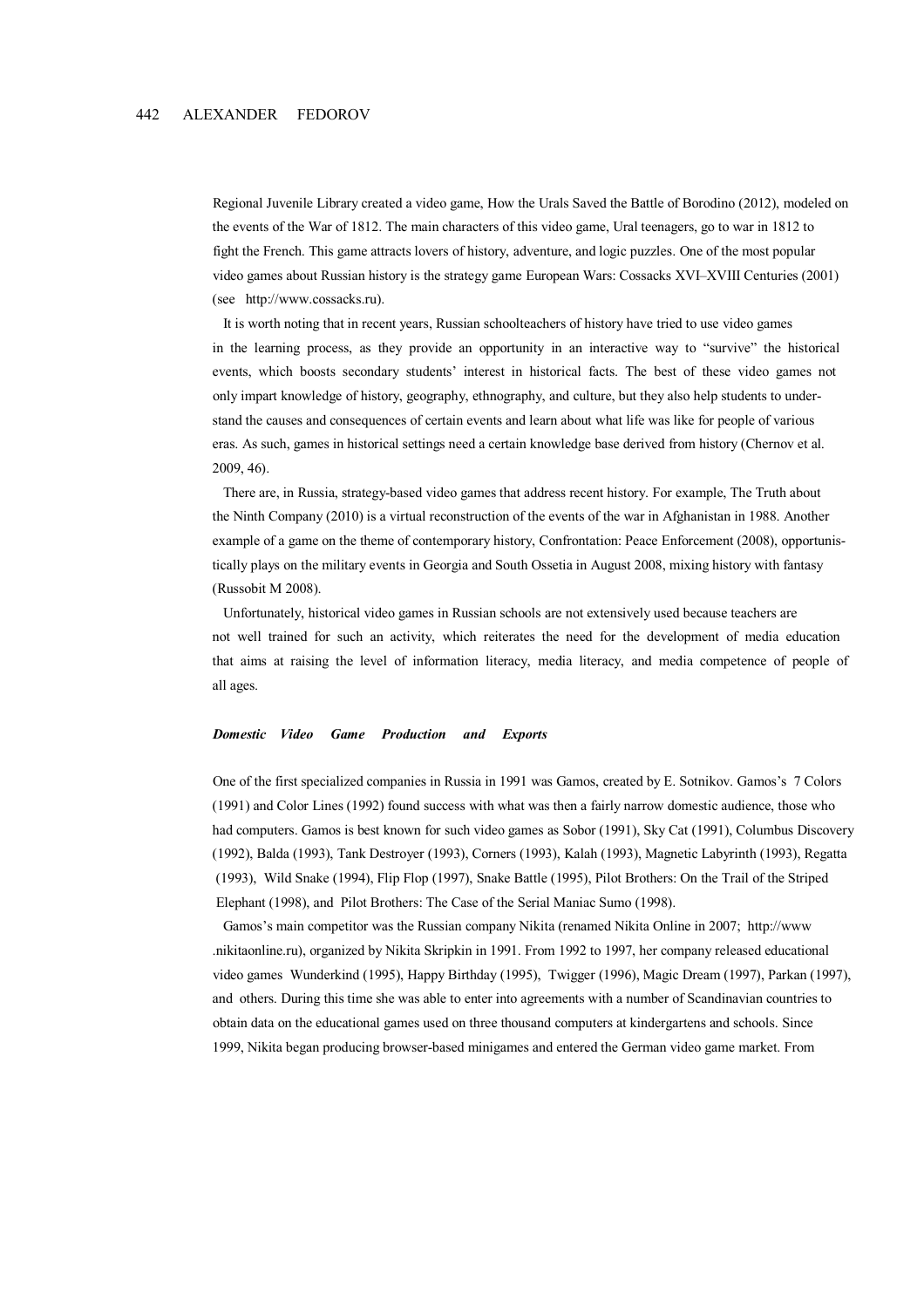2002 to 2003, Nikita, along with 1C Company, developed the first Russian multiplayer online game, Sphere (2004).

 In 2006, Nikita released three important projects for the Russian market: the browser-based game WebRacing, the economic strategy game Truckers: Transport Company, and together with the television channel TNT, the online simulation game House 3, playing on the success of the reality TV show for youth (later, the project was called Avatarika). In 2012, Nikita Online relaunched the entertainment portal GameXP (http://www .gamexp.ru) with dozens of online games and social networking games. By 2013, the number of Nikita Online users had reached 10 million, and the company had developed more than 100 video games in a variety of genres.

 In 1993, two years after the establishment of Gamos and Nikita, another Russian company, the distributor and video game producer Buka Entertainment, was created (see http://www.buka.ru/). In 1996, Buka created its first video game, Russian Roulette. Two years later, the Buka collection added the quest Petka and Vasily Ivanovich Save the Galaxy (1998). Since 2000, the company has developed new video games for children under the name "Bukashka." During the twenty-first century, Buka expanded its offerings, with Pacific Storm (2004) and Metro: Last Light (2013). Since 2010, the company has produced video games for the iPhone, such as Adventures of the Hunter (2010) (see http://www.youtube.com/watch?v=FHgYX3YZAEY). Another well-known Russian company, IT Territory, was founded in 2004 and is engaged in developing and publishing massively multiplayer online games such as Legend: Legacy of the Dragons (2006) and casual games. In December 2007, IT Territory became a part of the holding company Astrum Online Entertainment, along with Nival Online, Time Zero, and Nikita Online. Finally, the company Gameland is the leading publisher of game magazines including Land Games and PC Games, and the owner of the Internet portal http://www .gameland.ru.

 Without downplaying the role of the "old" Russian companies that produced video games, it should be recognized that today Russia is dominated by relatively "new" companies for the development and creation of social online video games: Mail.ru Group (http://corp.mail.ru ), Crazy Panda ( http://crazypanda.ru ), Crazy Panda (http://crazypanda.ru), Plar-), Plar- ), Plarium (http://plarium.com/ru/), and Social Quantum (http://www.socialquantum.ru), which control 50% of the Russian video game market ("Review: Gaming market in Russia in 2011" 2012, 18). Mail.Ru Group is the most popular Russian free e-mail service, and also—as the operator of two leading Russian social networks, MoiMir@Mail.Ru and Classmates—owns a significant stake in the social network Vkontakte. Mail.RuGroup is actively engaged in browser-based video games (including games in social networks and mobile devices), and owns the rights to seventy online games in Russia, including the foreign Perfect World (2005), The Lord of the Rings Online (2007), Warface (2013), and their own developments such as Legend: Legacy of the Dragons (2006), Allods Online (2010), and more.

 The young company Crazy Panda is another developer of social and mobile video games, such as Zaporozhye (2011), and its online games have (as of summer 2013) more than 50 million registered users. Among Plarium's hits are the popular video games Stormfall: Age of War (2012), War of Thrones (2011), MarketCity (2013), and Poker Shark (2012).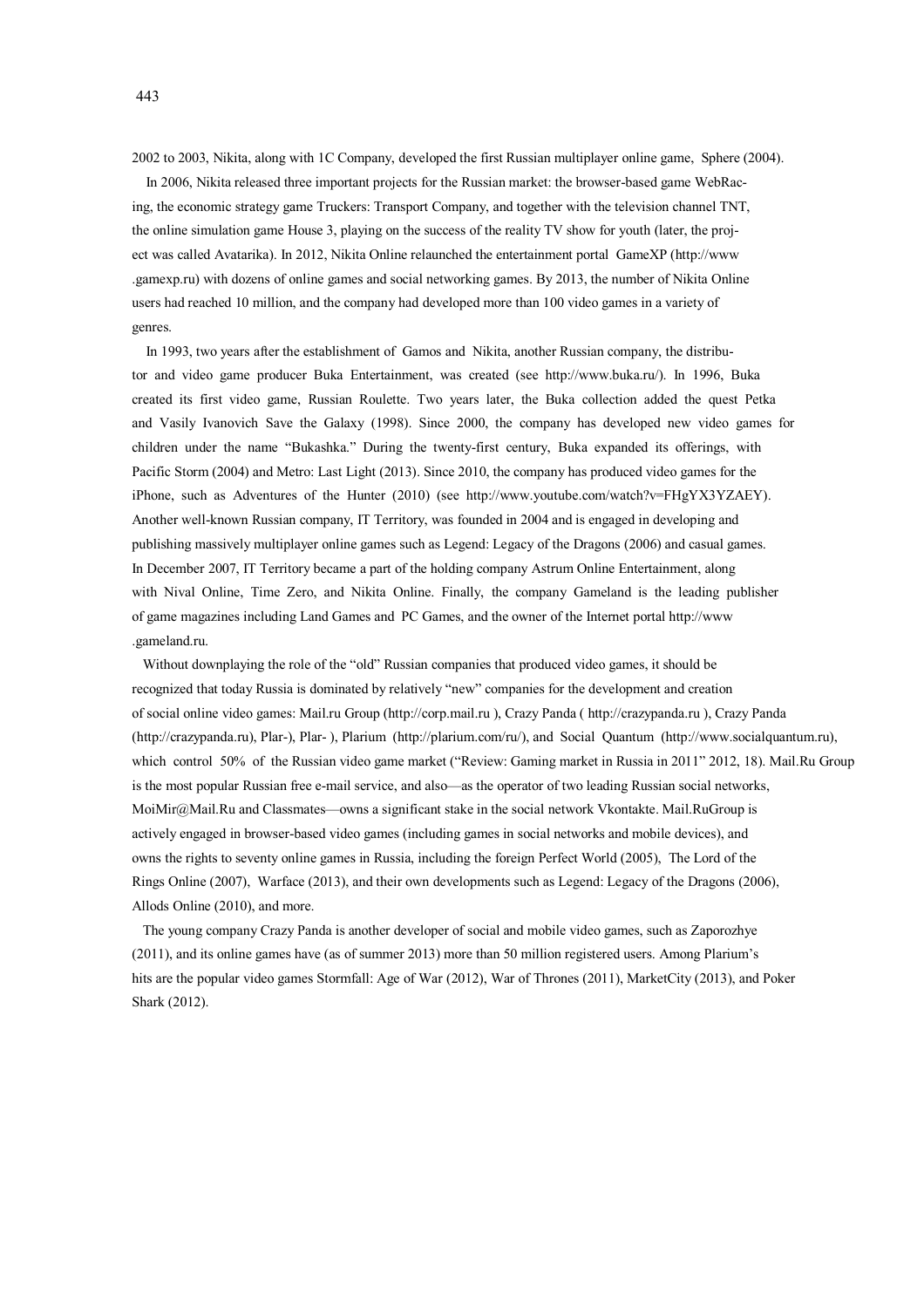#### *Indigenous Video Game Culture*

 Today, video games are not only used for entertainment, they are used extensively in teaching languages, history, geography, art, and science. But they still attract a broad audience, especially games that are fun and entertaining, with a fascinating story. In the spirit of postmodern trends, modern video games have absorbed almost the entire arsenal of entertaining tales and myths, comic books (with their brutal one-dimensional characters), and film genres (action, science fiction, thriller, detective, comedy, romance, erotica, etc.). According to Savitskaja, for players, the "official role" of mythology in modern computer games is

 *as a hidden language of the unconscious in common with the style of their dreams, hence the increasing popularity of psychoanalytic interpretations of games based on the identification of natural, virtual dreams with mass-market versions of virtualization awareness, one of the most popular formats of high-tech global mass culture (special effects in blockbuster movies, computer games, amusement parks, computerized laser shows, etc.).* (Savitskaja 2012)

 Social communication skills are an important aspect related to video games, which include the ability to play in a band, the sharing of information about video games in networks, forums, chat rooms, and the use of mobile communications. For video game players, communication is characterized by the diversity of the virtual world (which is patterned after the real world or immerses players in a world of fantasy that encour ages the development of creative thinking activities); the reversibility of acts done in the virtual environment (except, perhaps, in MMORPGs); and the anonymity of people entering into voluntary gamer communication in social networks, which is observed as far as it is acceptable for them (Yugay 2008, 22).The main proper ties of the virtual culture of video games (as a product of globalization) include bringing people together in new subcultures as a form of communication; the formation of new types of relationships that characterize geographic, democratic, and broad social and cultural differentiation; psychological manifestations of human creative freedom in virtual environments; and active use of the opportunities that are not available to a per son in real life (Yugay 2008,12).

 Video games can develop certain abilities, including skills involving working with three-dimensional and two-dimensional spaces, attention (selectivity and distribution), working memory, logical and strategic think ing (in certain game genres), and spatial reasoning. Typically, gamers make informed, deliberate decisions, but are also willing to take risks. According to some authors, a gamer's willingness to take risks can be useful in business (Voiskunsky and Bogacheva 2013, 4–5, 12–13). Negative effects are also possible, such as emotional enthusiasm that develops into addiction or causes a full withdrawal into the virtual world, resulting in irrepa rable damage to the health of the gamer. In addition, many video games that involve the user interactively in acts of bloody violence can negatively affect the psychological state of players, especially underage ones. I conducted research regarding the gaming audience in Taganrog, which showed that Russian students tend to choose exactly this type of game, with virtual worlds that allow one to kill with impunity and beat or fight opponents (Fedorov 2005, 88–96).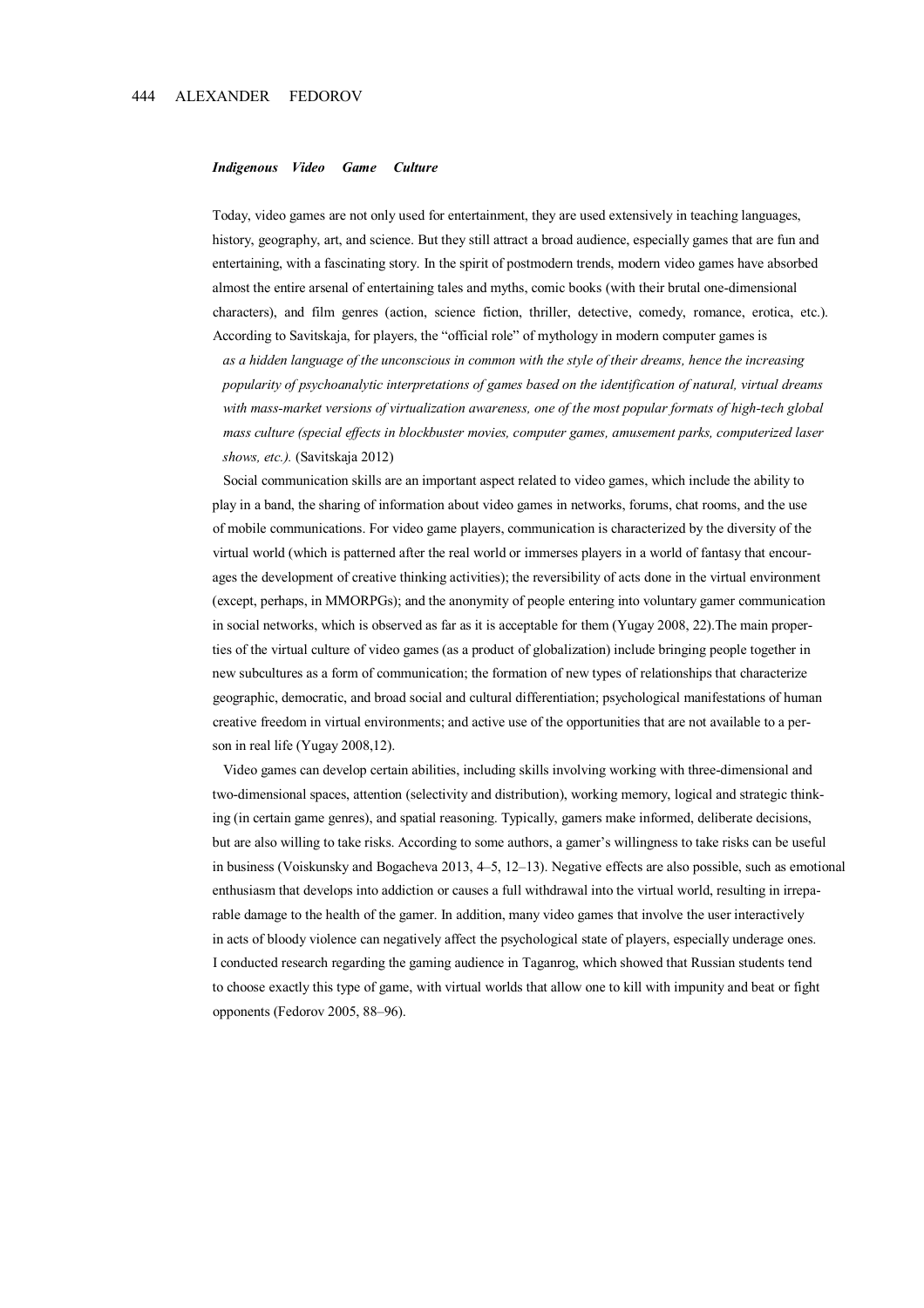Boys are especially emotionally reactive and aggressive while playing video games, enthusiastically recounting the bloody scenes and weapons list. "My favorite game is about worms," says Peter W. (seven years old). "They have 'wet' worms, so that the blood is sprinkled on all sides, for it gives life!" (Brevnova 2012, 22). Of course, video games clearly meet the need to discharge and release aggression in a safe direction for society, but the child "still very often confuses fiction with reality, especially since the game involves everyday activities" (ibid.).

 A sociological study in Russia (the survey was conducted in December 2012 in cities with populations of more than 100,000 people; 2,033 people over the age of thirteen were surveyed) showed that motivation and behavior in video games is expressed as follows: achievement of goals in a game (76%), the training of intelligence and skills development (73%), immersion in a story and its atmosphere (64%), rest from everyday life (62%), entertainment (45%), obtaining an aesthetic pleasure from the game's story/characters, etc. (33%), and playing with friends (19%) ("Game market in Russia" 2012, 22). At first glance, it seems paradoxical that the motive of entertainment gained only 45% of gamers' votes. However, it should be noted that achieving the game's objective (76%), immersion in the story and its atmosphere (64%), and rest from one's daily routine (62%) in video games are also related to their main function, which is entertainment.

 The average age of video game players among the urban population of Russia is thirty-three years (54% of them women and 46% men), 45% of them are married, and 58% have children ("Game Market in Russia" 2012, 13, 29), which proves that games are interesting to not only teenagers, but also adults. Furthermore, 87% of the Russian Internet audience plays video games more often than once per month, and 50% of them play every day. Due to the intense proliferation of tablet computers and smartphones, the number of Russian gamers who play video games on these devices has increased, to about 40% to 50% of the surveyed Internet users. And about 60% of Russian Internet users play video games online in cities with populations of more than 100,000 people. Most Russian players spend about 30% of their leisure time playing video games, both on weekdays and weekends. As much as 75% of Russian gamers are paying for the use of video games, and their spending on this hobby is approximately 19% of their total spending on leisure. Comparatively, the other major expenses of Russian gamers are restaurants and cafés (24% of total spending), sports (20%), and cinema (16%) ("Game Market in Russia" 2012, 24).

 Thus, Russian video game players are said to form a subcultural association; "gamers share a certain view of the world, members of the gaming community have a similar status in the real world (a single age group, income level, and education). This community is characterized by its own symbolic level (attributes, symbols, jargon, and subcultural folklore). Gamers are aware of themselves as the elite community Homo ludens, and are a significant part of the network society, which has already become an integral part of many cultures of everyday life" (Vasilyeva, Efimov, and Zolotov 2009, 208).

 In recent years, Russia has increasingly created special training courses on video games, in which university students learn basic approaches and concepts of cultural and anthropological analyses of video games, the history and theory of media and video games, and the structural and generic features of video games and computer games, and they learn to competently discuss the problems of the uses of video games in culture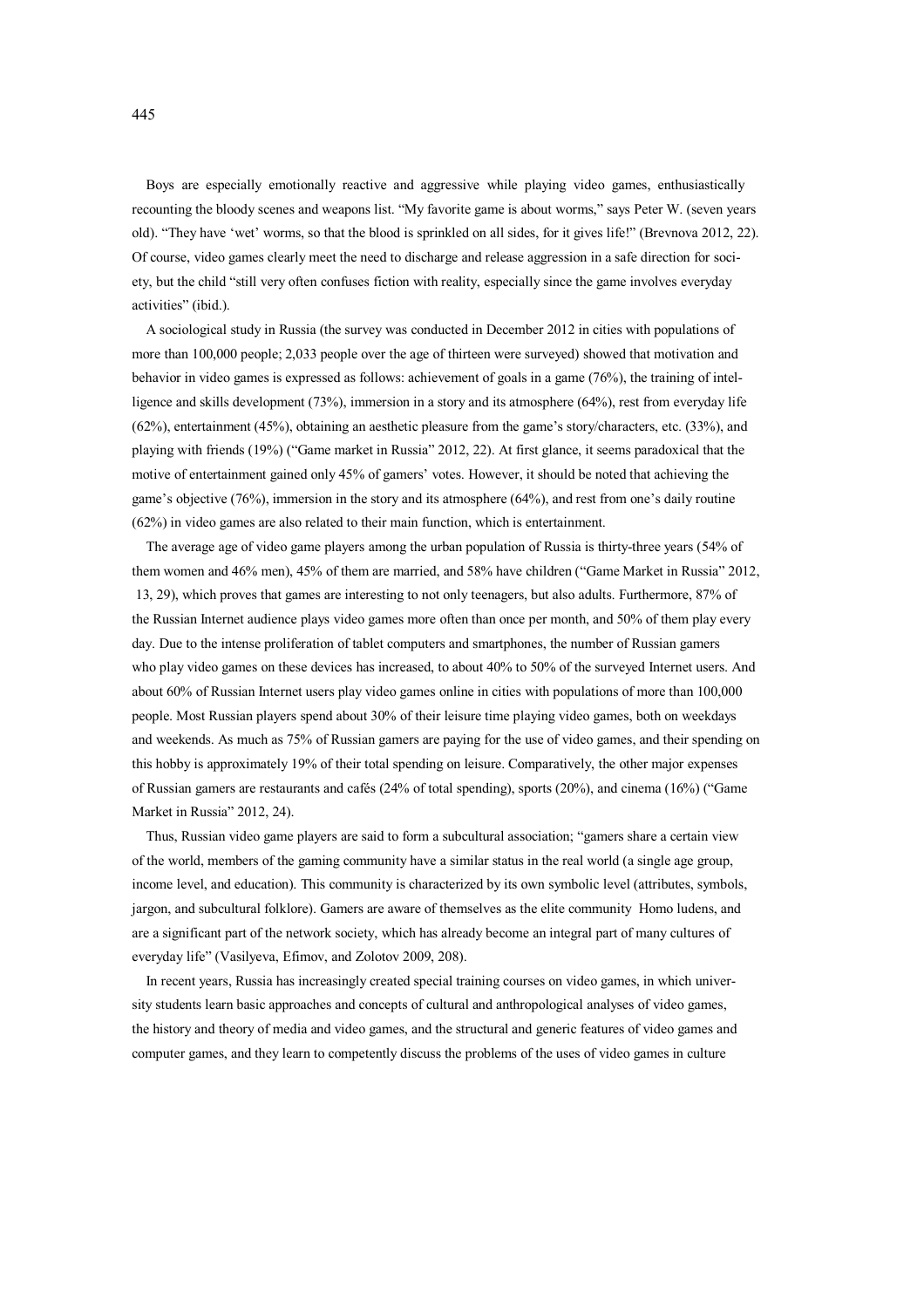and everyday life. Dr. Dmitry Galkin from Tomsk State University, Russia, developed the following content for the training course on video games:

- Introduction to the study of the phenomenon of culture studies problems of the game
- Historical and cultural analyses of the development of video games
- Genre structure and variety of video games
- Aesthetic features of computer games
- The narrative and visual structure of video games
- Cognitive effects: video games and the development of age-related problems
- Social effects: the proliferation of video games and violence
- Therapeutic effects: video games as medical instruments
- Gaming experience in a multimedia environment: trends and technologies (Galkin 2008, 2)

### *Video Game Players in Russia*

 Russian researchers of the twenty-first century have repeatedly addressed the topic of video games (Fedorov 2005; Tkacheva 2006; Savitskaya 2012; and others). According to I. V. Anisimova,78.1% of video game players are thirty years old or younger, and 90.3% are male. At the same time, young men prefer games with three dimensional graphics, role-playing games, strategy games, and puzzle games, while girls prefer adventure games and card games (Anisimova 2004, 20). These studies prove that video games have aroused people's aggression, anger, addiction to the scenes of virtual violence, emotional alienation (Anisimova 2004, 20), and are addictive (Lipkov 2008; Piljugin 2010). Similar phenomena were identified in my own study of underage gamers in Taganrog (Fedorov 2005).

 Comparing the responses of children from different years, we find an increase of interest in the virtual world not only in adults, university students, and grade-school children, but also in preschool children. In 2007, 80% of Russian preschoolers said that they have a home computer; by 2008, this figure had increased to 92%, and by 2009, it had risen to 98%. The percentage who were able to play and enjoyed playing computer games rose from 58% of preschool children in 2007, to 82% in 2008 and 94% in 2009. An even more rapidly growing number of children play computer games on their own without the help of adults; from 28% in 2007 to 62% in 2009. The most popular games among preschoolers are various video game simulators that allow the player to control cars, planes, and helicopters. Boys are usually more passionate about these games, whereas girls seem to prefer games requiring the care of virtual animals. (Brevnova 2012, 20–21).

While the sociological study of the urban population of Russia (with a sample of 2,033 respondents in cit ies with a population of over 100,000 residents) showed that 87% of the urban Internet audience plays video games more often than once a month, and 50% play every day ("Game Market in Russia" 2012, 11, 20–21), in the whole of Russia, these figures are much more modest, according to the research company GfK- Rus, which conducted a survey in April 2010 in fifty-two regions, territories, and republics of the Russian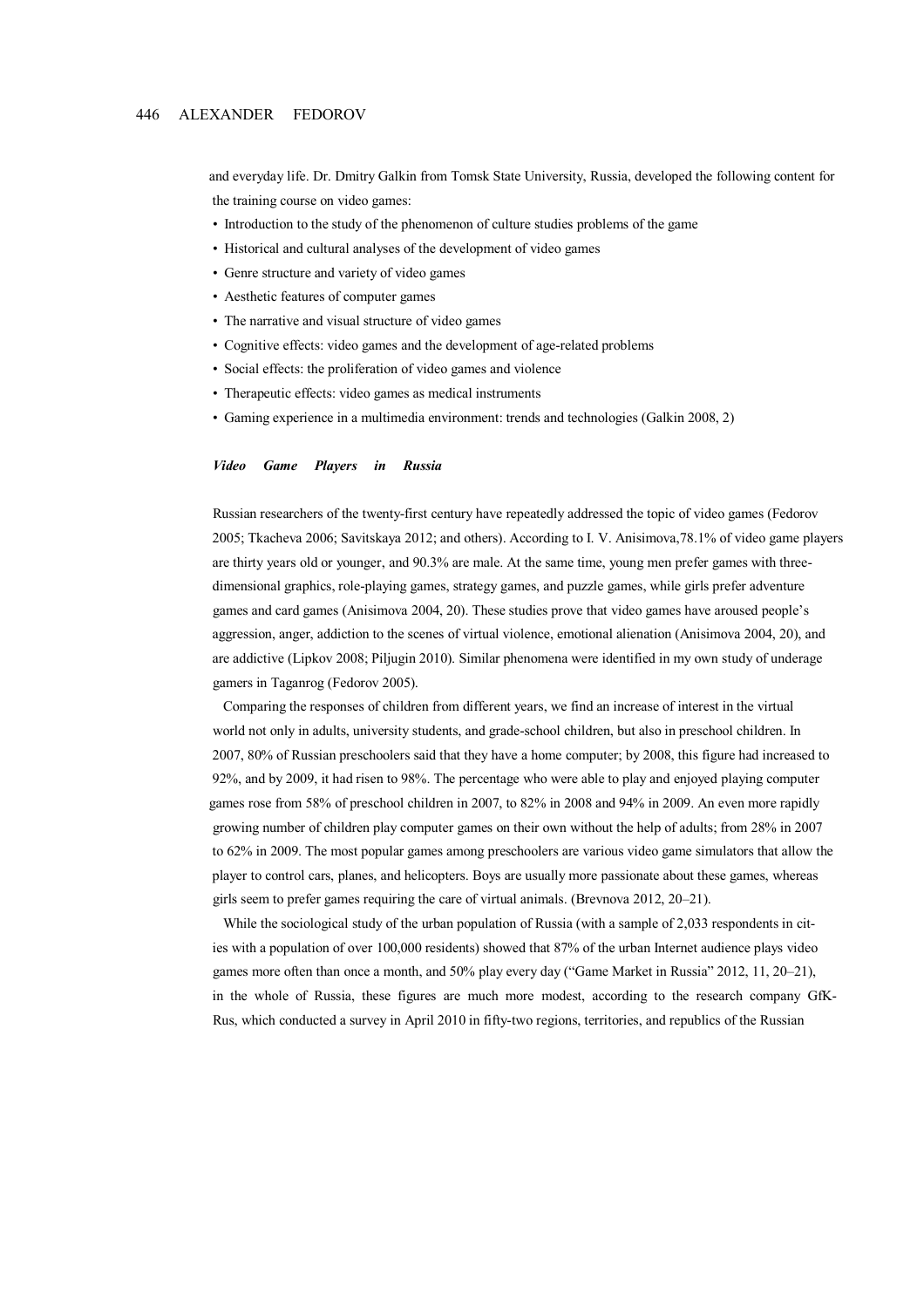Federation with a sample of 2,205 respondents (including small towns and rural populations, for whom Internet access is often difficult). According to GfK-Rus, the number of Russians who play video games totaled 28.4 million people (that is, not more than 24% of the adult respondents), 34% of whom play video games each day, which is 16% less than in cities with a population of over 100,000 residents. The number of video gamers in rural areas (17.7%) is significantly lower than the urban average in Russia (Davydov and Nemudrova 2011, 110–111).

 In general, the share of gamers among Russian men is 32.6% (including 12% who are active), and among women these figures are much lower (16.5% and 4.9%, respectively). The sixteen- to nineteen-year-old age group accounts for the peak gaming activity (62.1% of these, including 30.3% with a very high level of activity). Among Russians ages forty to forty-nine, 15.1% are active players, and with a further increase in age, the figure is sharply reduced (Davydov and Nemudrova 2011, 111). If 45% urban gamers (in Russian cities with a population of more than 100) are married ("Game market in Russia" 2012, 13, 29), in general, only 19% of Russian married respondents play video games.

 According to sociological studies, the typical domestic employment of video game players are school or university students (66.6%), employees with higher education (33.1%), or unemployed (31.5%), with the time spent by Russian gamers on video games at 126 minutes per day, on average (Davydov and Nemudrova 2011, 111). The largest subgroup, 34.2% of the total number of Russian players, make up the so-called conservatives, for whom games are an insignificant part of their lives. The average age of its members is 34.6 years, and it is the only subgroup in which the majority (56.2%) were women. Only 14.5% of "conservatives" play video games daily. But gamers who are "fans" (9.1% of Russian video game players) are young men with a mean age of 25 years. The average playing time for this group (often spent on online games and social network games) is the highest of all groups at 195 minutes per day. "These people tend to collect media about their favorite games, are interested in software development (a little less than half of them also want to become a developer). The most active fans get their information about new games from the media" (Davydov and Nemudrova 2011, 113–115).

 Moreover, among the entire gaming audience, the most popular genres of games were puzzle games and jigsaw puzzles. They attracted 47.5% of respondents, whereas 30.8% prefer games like everyone else. In sec ond place were racing games (41% of gamers' preferences), and in third, shooting games (27.1%) (Davydov and Nemudrova 2011, 117).

## *The Future of Video Games in Russia*

As mentioned earlier, in recent years video games have become more and more popular in Russia, which led to the fact that at the end of 2012, profits from sales of various types of video games for the first time exceeded the profits of film distribution. Due to the rapid growth in sales of new generation TVs, a significant increase in games is possible, especially those capable of full HD and 3-D.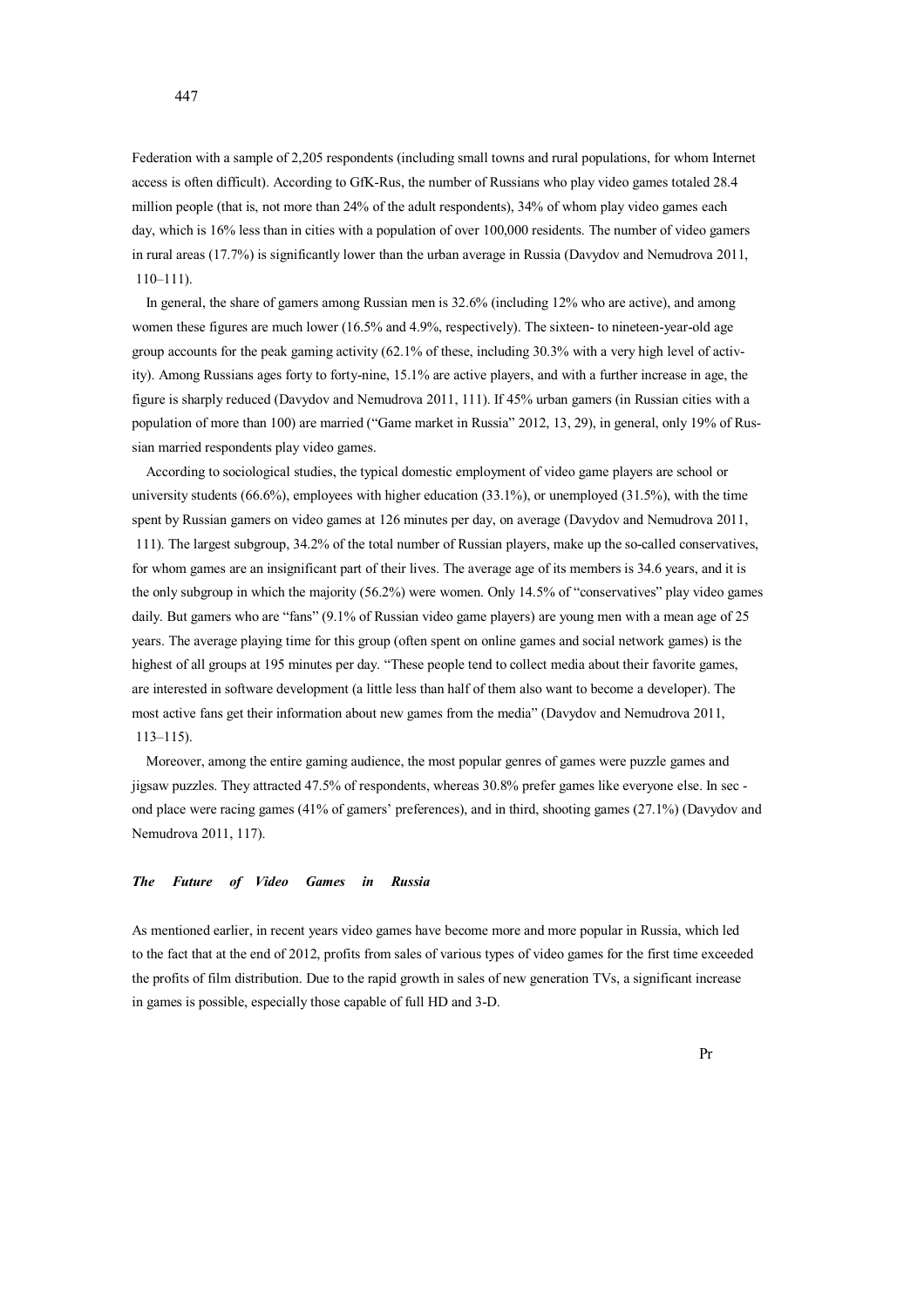With the development and further expansion of the Internet in Russia (including niche rural areas), we can expect significant increases in the online game market, and with the increase in sales of smartphones and tablets will come increased profits from mobile games and cross-platform games.

#### **References**

 Anisimova, I. V. 2004. Features of computer culture of students in Modern Russia: A sociological analysis. PhD diss., Ekaterinburg: Ural State University

 Belyantsev, A. E., and I. Z. Gerstein. 2010. The image of the country through a computer game: The historical and political aspects. Bulletin of the Nizhny Novgorod University 6:279–283.

 Brevnova, Y. A. 2012. Computer games in the modern subculture of childhood (socio-cultural aspects). PhD diss., Moscow: State Academy of Slavonic Culture.

 Chernov, A. I., A. U. Morozov, P. A. Puchkov, and E. N. Abdullaev. 2009. Computer Lessons for History and Social Science: A Guide for Teachers. Moscow: Education.

 Davydov, S. G., and T. A. Nemudrova. 2011. The experience of the Russian audience segmentation gamers. Sociology 32:104–123.

Fedorov, A. V. 2005. School students and computer games with screen violence. Russian Education & Society 47 (11):88–96.

 Galkin, D. V. 2008. The Work Program of the Discipline:" Computer Games as a Cultural Phenomenon." Tomsk: Tomsk State University.

Game market in Russia. 2012. Final Report. Moscow: Mail.ruGroup.

 Gulyaeva, E. V. and Y. A. Soloviev. 2012. Computer Games in the Lives of Preschoolers. Psychological Science and Education 2:5–12.

 Lipkov, A. I. 2008. Pandora's Box: The Phenomenon of Computer Games in the World and in Russia . Moscow: LKI.

 Piljugin, A. E. 2010. Dependence on video games as a consequence of the deficit experienced by adolescent subjectivity. Herald TSPU 5:115-118.

Review of the game market in Russia in 2011. 2012. Moscow: Mail.ruGroup.

 Russobit, M. 2008. Confrontation: Peace Enforcement. http://www.russobit-m.ru/catalogue/item/ protivostoyanie-prinuzhdenie\_k\_miru/.

 Savitskaya, T. E. 2012. Computer games: A step to the culture of the future? Culture in the Modern World 4. http://infoculture.rsl.ru.